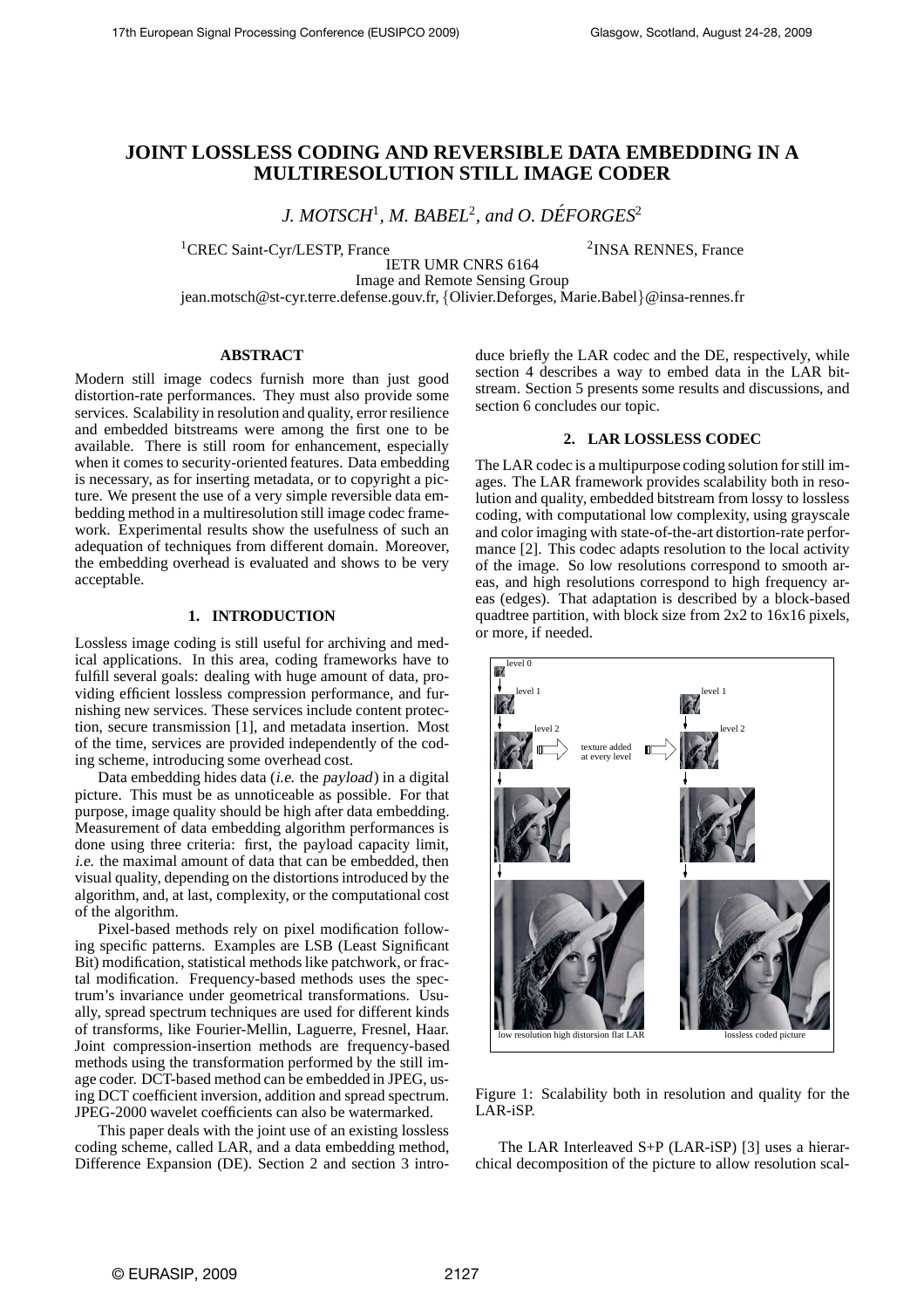ability, quality scalability, and lossless compression, as depicted in figure 1. LAR-iSP consists in a bottom-up pyramidal construction formed by the S-Transform of diagonally adjacent pixel, as shown by figure 2. Coding is performed with two top-down decompositions of the pyramid, using enriched context predictor (360-degrees) introduced by Wu[4] and error of prediction coding. The first pass computes the low resolution image and the second one provides the texture. Efficiency is obtained trough the use of inter- and intra-level prediction. An implicit context modeling by the quadtree decomposition provides minimum redundancy. Thus, LAR-iSP coder performs better than state-of-the-art coders for lossless coding, especially on medical images.



Figure 2: Interleaved S+P transforms.  $z_0^i$  resp.  $z_1^i$  is mean resp. gradient value of <sup>i</sup>th diagonal

# **3. DIFFERENCE EXPANSION**

Difference Expansion (DE) is a method introduced by Tian [5] that embed one bit per pixel pair based on S-Transform. Pixels are first paired according to a predetermined pattern and S-Transform is applied. One bit *b* of data is inserted in the gradient *h* such as:  $\hat{h}' = 2 \times h + b$ . The new gradient *h* ′ is then used (instead of *h*) in the inverse transform to produce the marked two pixels. This operation is called DE. In order to avoid over/underflows problems during the inverse transformation and to extend capacity, gradients are divided into three sets: *expandable* gradients which are marked by the DE, *changeable* gradients which cannot be transformed with the DE but embed one bit by saving their LSB and replacing it such as:  $h' = 2 \times \left\lfloor \frac{h}{2} \right\rfloor + b$ , and at last *non-changeable* gradients which cannot be used at all. Moreover, to be a system as distortionless as possible, some expandable gradients, that are also changeable, should be changed instead of expanded. The support is adapted to the target payload by a looped algorithm in order to distinguish expandable gradients that have to be expanded and expandable gradients that have to be changed. During the process, a binary map, the location map, is created and used to locate expandable and changeable/non-changeable gradients.

This technique provides among the best capacitydistortion performances presented in the literature, with the advantage of being fully reversible. Indeed, the original image can be losslessly restored thanks to the binary location map of gradients included in the embedded data. Further developments include Hierarchical DE, which embed data by performing several iterations using ordinary DE.

### **4. DATA EMBEDDING IN LAR-ISP**

LAR-iSP and DE both use S-Transform during their computation. The main goal is to perform the data insertion without degrading coding performances. In order to adjust the DE to LAR-iSP, some minor modifications are introduced compared to the original DE method as described in section 3.

- 1. S-Transform is applied to the first and the second diagonals of 2x2 pixels blocks partitioning the picture,and DE is performed on the  $z_1^i$  values. We choose coefficients belonging to a given block size, so that the support depends on the quadtree partition and thereafter it depends on the image content. The first diagonal is marked with the highest priority, then the second one if a larger capacity is required.
- 2. In the original *DE*, the separation of expandable gradients is done by an iterative process. To speed up the process, all expandable gradients are expanded, and thanks to endmarks inserted in the bitstream, the decoder knows the location of expandable gradients.

#### **5. EXPERIMENTAL RESULTS**

All experiments were performed by embedding respectively a payload of 1024 bits and a payload as large as possible. Payloads are pseudo-random binary sequences generated by the rand() C function with different seeds. This simulates the encryption of a message using symmetric cryptography. Otherwise stated, images are 512x512 pixels, 8bpp.

### **5.1 Capacity-distortion performances**

Table 1 presents the available capacity for different marked block sizes for image lena. Note that the maximal payload, using pixels from 2x2 block size, is smaller than other block sizes, even if the maximal capacity is larger. Difference in the size of compressed location map explains this apparent paradox. Measure of that difference is the DE overhead.

| block size          | 2     |       |       | 16                 | $4 - 16$ |
|---------------------|-------|-------|-------|--------------------|----------|
| max capacity (bits) | 34816 | 30848 | 32640 | 32768              | 96256    |
| DE overhead (bits)  | 7676  | 994   | 1042  | 1170               | 3042     |
| DE overhead (bpp)   | 0.03  | 0.004 | 0.004 | 0.004              | 0.01     |
| max payload (bits)  | 27142 | 29854 | 31598 | 31710              | 93214    |
| max payload (bpp)   | 0.10  | 0.11  | 0.12  | 0.12               | 0.36     |
| $PSNR$ (dB)         | 32.93 | 43.41 | 46.58 | $\overline{48.60}$ | 40.91    |
| Mobj                | 583   | 70    | 43    | 45                 | 89       |
| Nobi                | 3.36  | 3.75  | 3.77  | 3.77               | 3.73     |

Table 1: Embedded payload size, capacity PSNR, objective quality measure and notation vs. marked block sizes for image lena

Figure 3 presents distortion-capacity curves for LAR+DE, original DE (equivalent to LAR+DE considering all blocks), hierarchical DE and G-LSB [6]. LAR+DE is performed for several block sizes. What we have just noticed appears also with other images: there are more distortions when 2x2 block size is used. For other block sizes, the capacity-distortion rate is better than other lossless data embedding methods like G-LSB, and sometimes better than the original hierarchical (multipass) DE (almost for small payload sizes) as it is shown by figure 3. Note that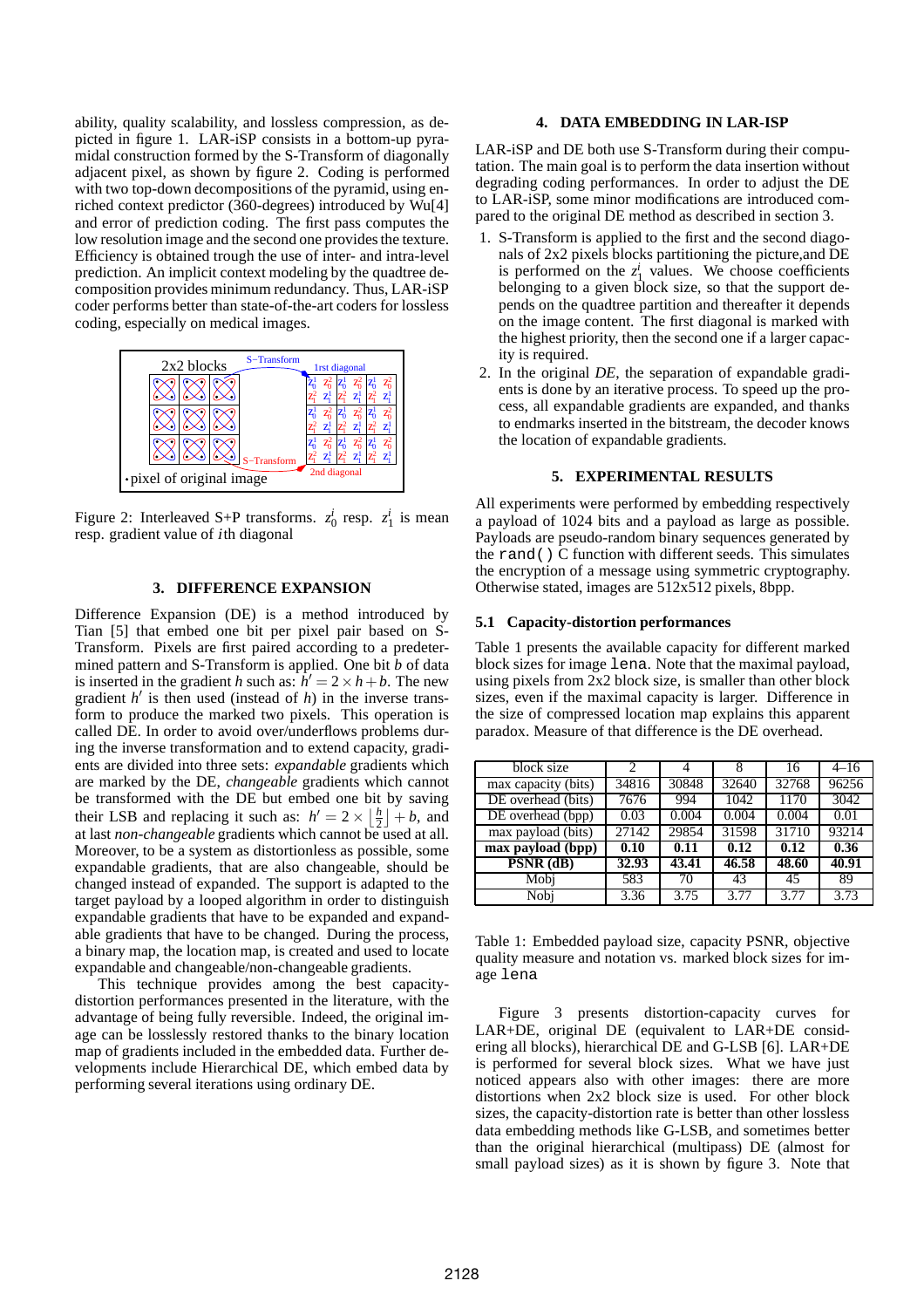

Figure 3: Capacity vs. distortion for image lena for different embedding methods

| block size | 2x2 |    | 4x4 |    | 8x8  |    | 16x16 |    | $4x4 - 16x16$ |    |
|------------|-----|----|-----|----|------|----|-------|----|---------------|----|
|            | ppp | dВ | bpp | dВ | bpp  | dВ | bpp   | aв | bpp           |    |
| ⊥ena       |     |    |     | 43 |      |    |       | 49 |               | 4, |
| pcb        |     |    | 10  | 40 | ).09 | 49 |       |    |               | 43 |
| subdur     |     |    |     | 44 |      | 48 |       | 49 | .34           |    |

Table 2: Capacity-distortion measures for various block's size. The columns marked bpp and dB gives resp. capacity and PSNR.

standard (single pass) DE doesn't provide good results in this case.

Table 2 presents capacity-distortion measure for natural image lena, synthetic look-like image pcb and medical image subdur. It confirms the need to mark the pairs of pixels present in the 4x4 to 16x16 blocks, in order to achieve a good tradeoff between capacity and distortion.

# **5.2 Visual quality**

Figure 4 presents an example of embedded picture, with pairs of blocks of size 4 to 16 tagged. Overall quality is fairly good. An evaluation of objective visual quality has been performed using KOMPARATOR[7] and results are shown on the last 2 lines on table 1. Mobj is an objective measure of the visual quality, like a visual-PSNR, while Nobj aims at giving an objective note for the image quality, with notes from 1 (very bad) to 5 (very good). It shows that visual quality is better when pairs of pixels are chosen in blocks with size ranging from 4x4 to 16x16.

It is known that the Human Visual System is less sensitive at low and high spatial frequencies and modifying high frequencies could provide quite good invisibility. However, high frequencies imply edges, and pixels of edges are very pertinent because they define the semantic of the picture. This is why there are more distortions with 2x2 block size than with others: the DE modifies edges unrespectfully. We called this artefact an *inter-block incoherence*. Its effect is to locally inverse the orientation of the gradient, introducing new visible edges. Nevertheless, 2x2 blocks could be an adapted support to achieve a good capacity-distortion rate,

but modified blocks have to be chosen depending on their neighborhood.

# **5.3 Coding cost**

In order to evaluate the impact of the data embedding in the coding scheme, we have computed the size of the actual bitstream needed to code losslessly the different pictures. Table 3 sums up the results obtained. Note that due to randomness, the minimum coding cost for the payload is its own size. DE overhead cost (the location map) must also be taken in account.

| block | payload | DE       | coding | coding   | coding   |
|-------|---------|----------|--------|----------|----------|
| size  |         | overhead | cost   | overhead | overhead |
|       | [bpp]   | [bpp]    | [bpp]  | [bpp]    | [%]      |
|       |         |          | 4.31   |          |          |
|       | 0.10    | 0.03     | 4.50   | 0.06     | 60       |
|       | 0.11    | 0.004    | 4.51   | 0.08     | 73       |
| 8     | 0.12    | 0.004    | 4.51   | 0.08     | 67       |
| 16    | 0.12    | 0.004    | 4.49   | 0.07     | 58       |
| 4–16  | 0.36    | 0.01     | 4.73   | 0.05     | 14       |

Table 3: LAR-iSP+DE coding costs. First line represents the coding cost of the original picture.

The interesting features in the table are the coding overhead costs, that is, what is the cost to code the embedded payload. Added to the DE overhead, it gives the overhead of the LAR+DE. As DE overhead has been discussed in section 5.1, we focus on the coding overhead. The coding over-